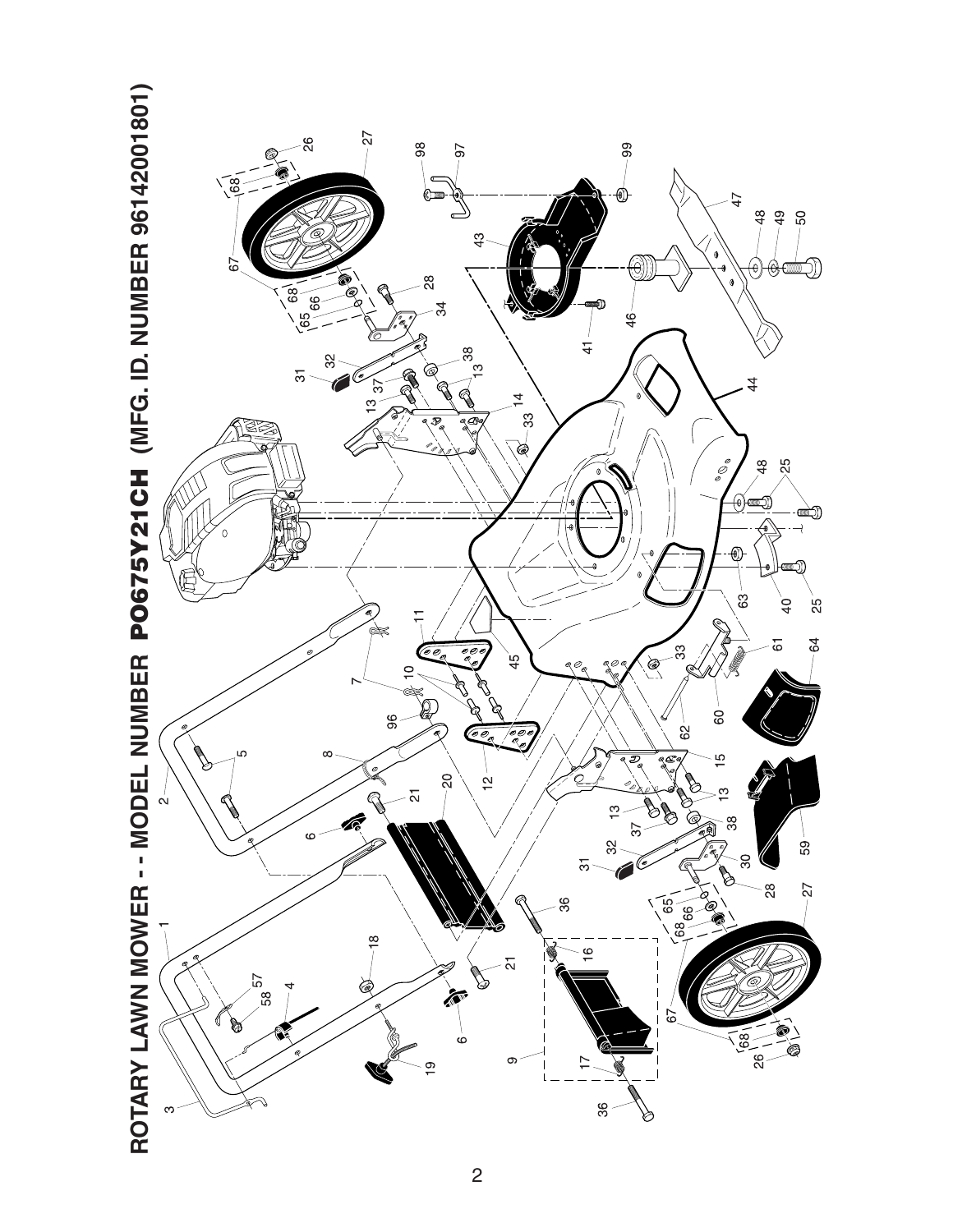|                                                                    |                               | NUMBER<br>ROTARY LAWN MOWER - - MODEL                                                                                                                                                                                                        |                             | PO675Y21CH (MFG. ID. NUMBER 96142001801               |
|--------------------------------------------------------------------|-------------------------------|----------------------------------------------------------------------------------------------------------------------------------------------------------------------------------------------------------------------------------------------|-----------------------------|-------------------------------------------------------|
| KEY<br>NO.                                                         | PART<br>$\frac{1}{2}$         | <b>DESCRIPTION</b>                                                                                                                                                                                                                           | PART<br>NO.<br>KEY<br>NO.   | <b>DESCRIPTION</b>                                    |
|                                                                    | 85508X479                     | Upper Handle                                                                                                                                                                                                                                 | 84193<br>86                 | Bolt, Rear Door                                       |
|                                                                    | 51721X479                     | Lower Handle                                                                                                                                                                                                                                 | 50078<br>57                 | Thread Cutting Screw w/Sems 5/16-18 x 3/4             |
| လ က                                                                | 182810                        | Control Bar                                                                                                                                                                                                                                  | 9112206<br>38               | Washer, Flat .34 x 1.38                               |
| 4                                                                  | 183567                        | Engine Zone Control Cable                                                                                                                                                                                                                    | 88839X004<br>$\overline{Q}$ | Mounting Bracket, Debris Shield                       |
| rU)                                                                | 91574                         | Handle Bolt                                                                                                                                                                                                                                  | 92325<br>$\frac{4}{3}$      | Screw, Debris Shield                                  |
| $\circ$ $\sim$                                                     | 89713X428                     | Handle Knob                                                                                                                                                                                                                                  | 98910<br>ဒ္                 | Debris Shield                                         |
|                                                                    | 51793                         | Hairpin Cotter                                                                                                                                                                                                                               | 76710<br>4                  | Kit, Housing (Includes Key Numbers 10, 11, 12 and 45) |
| $\infty$                                                           | 66426                         | Wire Tie                                                                                                                                                                                                                                     | 07339X<br>45                | Danger Decal                                          |
| တ                                                                  | 180479                        | Kit, Rear Door (Includes Key Numbers 16 and 17)                                                                                                                                                                                              | 94037<br>$\frac{6}{5}$      | Blade Adapter / Pulley                                |
| 0                                                                  | 28415                         | Pop Rivet                                                                                                                                                                                                                                    | 89028<br>47                 | Blade, 21"                                            |
|                                                                    | 75069X479                     | Support Bracket, LH                                                                                                                                                                                                                          | 851074<br>$\frac{8}{4}$     | Hardened Washer                                       |
|                                                                    | I75070X479                    | Support Bracket, RH                                                                                                                                                                                                                          | 850263<br>$\overline{9}$    | Helical Washer 3/8                                    |
| $\frac{1}{2}$                                                      | 17060410                      | Screw 1/4-20 x 5/8                                                                                                                                                                                                                           | 851084<br>50                | Blade Bolt, Hex Head, Grade 8                         |
|                                                                    | 175576X479                    | Handle Bracket Assembly, LH                                                                                                                                                                                                                  | 850733X004<br>57            | Bracket, Upstop                                       |
| $\overline{4} \overline{1} \overline{0} \overline{0} \overline{1}$ | 75577X479                     | Handle Bracket Assembly, RH                                                                                                                                                                                                                  | '50634<br>58                | Screw                                                 |
|                                                                    | 80071                         | Spring, Rear Door, LH                                                                                                                                                                                                                        | 175071                      | Discharge Deflector                                   |
|                                                                    | 180072                        | Spring, Rear Door, RH                                                                                                                                                                                                                        | 175735<br>60                | Hinge Bracket                                         |
| $\frac{8}{1}$                                                      | 32004                         | Keps Locknut 1/4-20                                                                                                                                                                                                                          | 93000<br>$\overline{6}$     | Spring<br>Rod, Hinge                                  |
| $\frac{1}{2}$                                                      | 194788                        | Rope Guide                                                                                                                                                                                                                                   | 75650<br>88                 |                                                       |
| SO                                                                 | 89005                         | Rear Skirt                                                                                                                                                                                                                                   | 3800400                     | Nut, Hex                                              |
| $\overline{\Omega}$                                                | 88652                         | Hinge Screw 1/4-20 x 1-1/4                                                                                                                                                                                                                   | 75066<br>64                 | <b>Mulcher Door</b>                                   |
| $\overline{z}$                                                     | $\frac{1}{1}$<br>$\mathbf{I}$ | Number 126602<br>Engine, Briggs & Stratton, Model                                                                                                                                                                                            | 88152<br>65                 | O-Ring                                                |
|                                                                    |                               | (For engine service and replacement parts                                                                                                                                                                                                    | 88348<br>89                 | Washer, Flat 1/2                                      |
|                                                                    |                               | call Briggs & Stratton at 1-800-233-3723)                                                                                                                                                                                                    | 93498<br>67                 | Kit, Bushing, High Wheel                              |
| 5<br>28<br>28                                                      | 150406                        | N<br>Screw, Hex Head, Threaded, Rolled 3/8-16 x                                                                                                                                                                                              | 93028X428<br>89             | Bushing, Nylon, Black                                 |
|                                                                    | 83923                         | Nut, Hex, Flangelock 3/8-16                                                                                                                                                                                                                  | 192770<br>96                | Clip, Cable                                           |
|                                                                    | 190013                        | Wheel & Tire Assembly, Rear, 14"                                                                                                                                                                                                             | 97162<br>56                 | <b>Belt Keeper</b>                                    |
| $^{28}$                                                            | 160828                        | Bolt, Shoulder 5/16-18                                                                                                                                                                                                                       | 82227<br>88                 | #8<br>Screw, Machine                                  |
| 80                                                                 | 80411X004                     | Axle Arm Assembly, Rear, RH                                                                                                                                                                                                                  | 82228<br>8                  | Nut, Hex #8                                           |
| $\overline{5}$                                                     | 175477                        | Selector Knob                                                                                                                                                                                                                                | 62300                       | Warning Decal (not shown)                             |
| 32                                                                 | 175053X004                    | Selector Spring                                                                                                                                                                                                                              | 93733                       | Operator's Manual, English                            |
| 33                                                                 | 73800500                      | Nut, Hex, Nylock 5/16-18                                                                                                                                                                                                                     | 93736                       | Operator's Manual, French                             |
| ನೆ                                                                 | 80412X004                     | Axle Arm Assembly, Rear, LH                                                                                                                                                                                                                  | 99031                       | Repair Parts Manual, English / French                 |
|                                                                    |                               | <b>IMPORTANT:</b> Use only Original Equipment Manufacturer (O.E.M.) replacement parts. Failure to do so could be hazardous, damage your lawn mower and void your warranty.<br>IMP <b>ORTANT:</b> Use only Original Equipment Manufacturer (O |                             |                                                       |
|                                                                    |                               |                                                                                                                                                                                                                                              |                             |                                                       |

3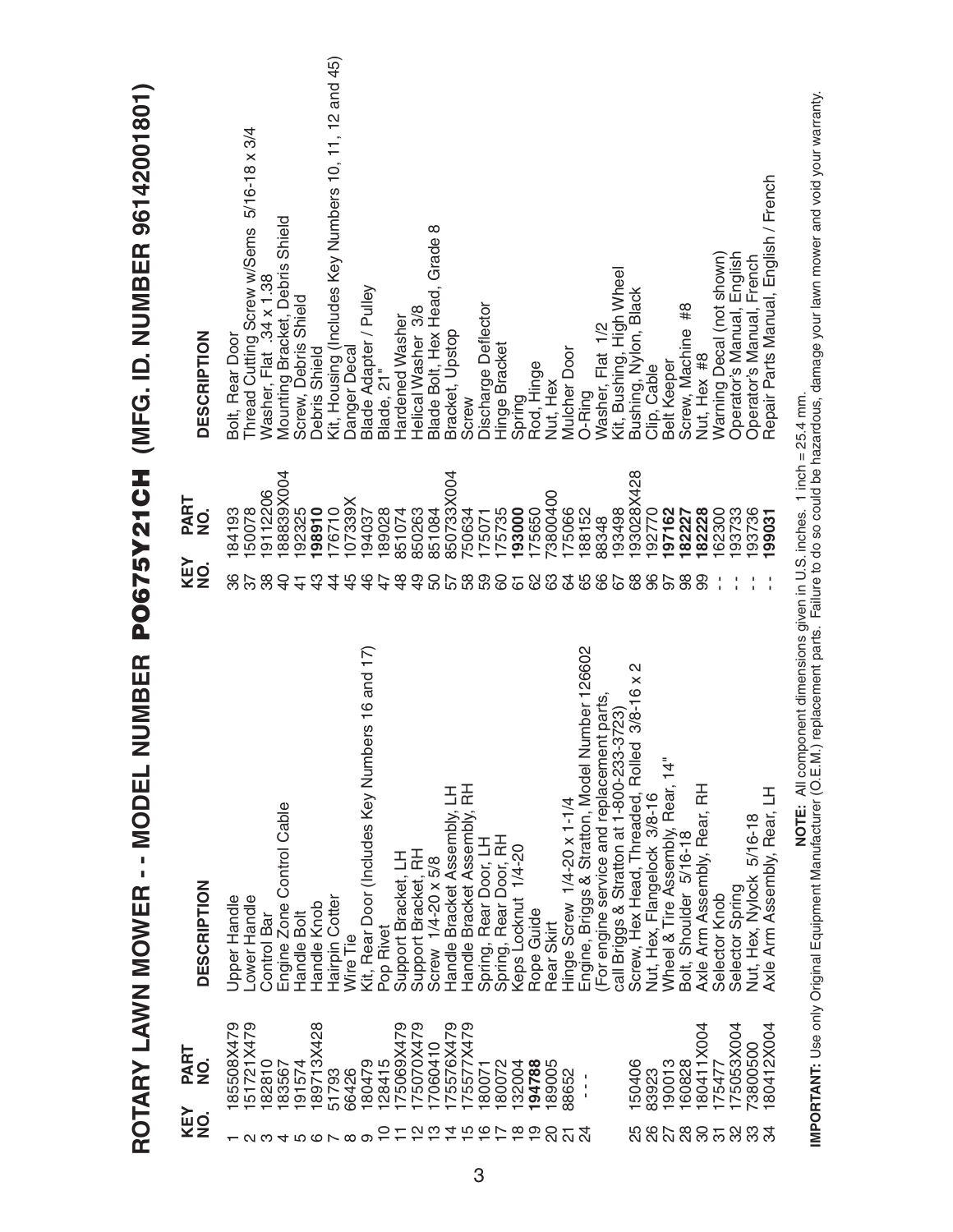